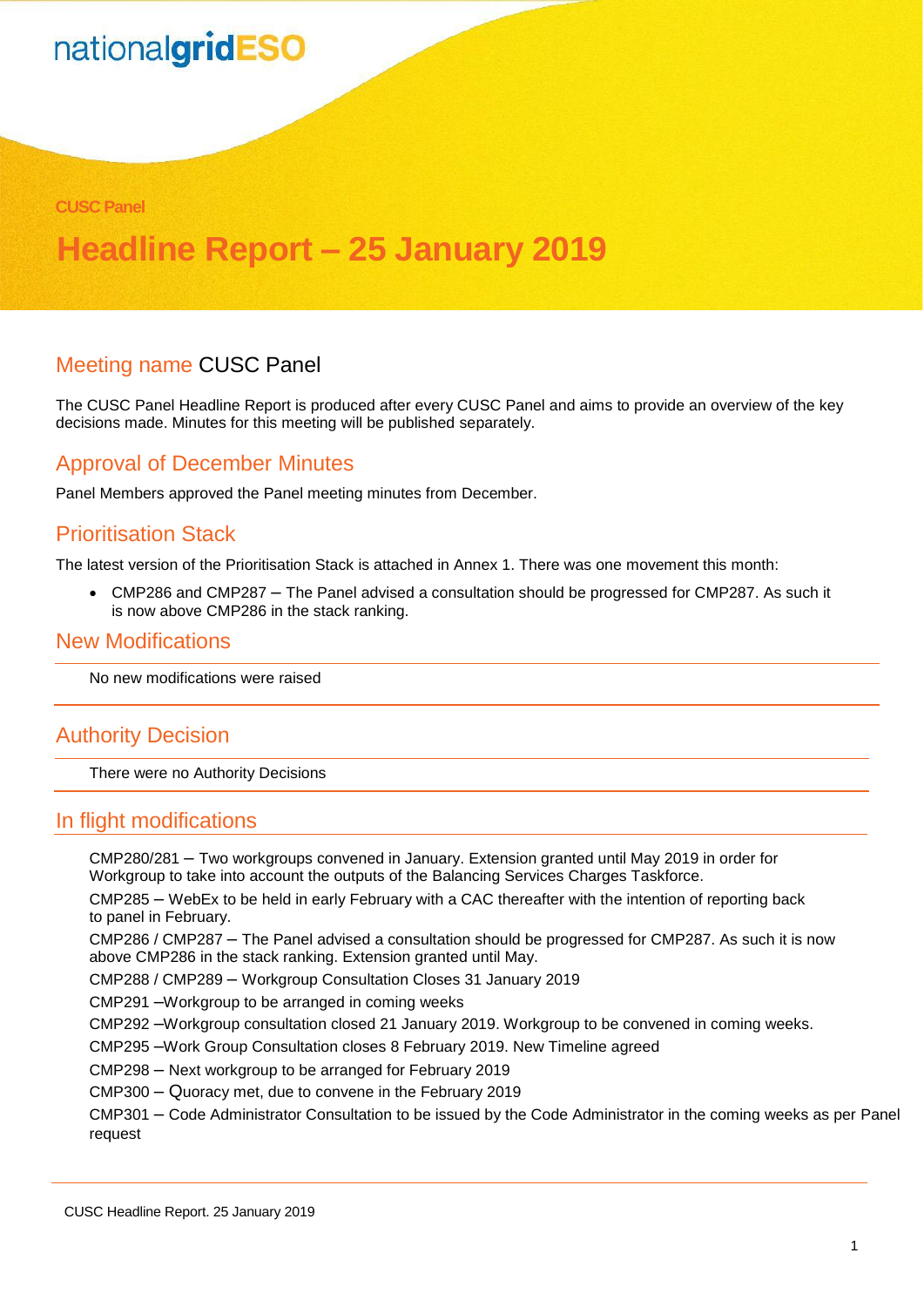CMP303 –Workgroup convened 24 January 2019. 9 WACMs raised. Workgroup looking to expedite work so modification decided on before CfD auctions CMP304 - Inflight, on track, workgroups held this week. Extension granted until June. CMP306 – First workgroup will be held 31 January 2019 CMP308 – Second Workgroup to be held 30 January 2019

\*CMP271, CMP274, CMP276, CMP302 and CMP307 are all on hold pending the outcome of the TCR / SCR

#### Panel Vote

There were no panel votes in January

#### Questions or feedback?

**Code Administrator Representative:** Rachel Hinsley, *Code Administrator*  **Panel Secretary:** Shazia Akhtar, *Code Administrator* **[Email:](mailto:cusc.team@nationalgrid.com)** cusc.team@nationalgrid.com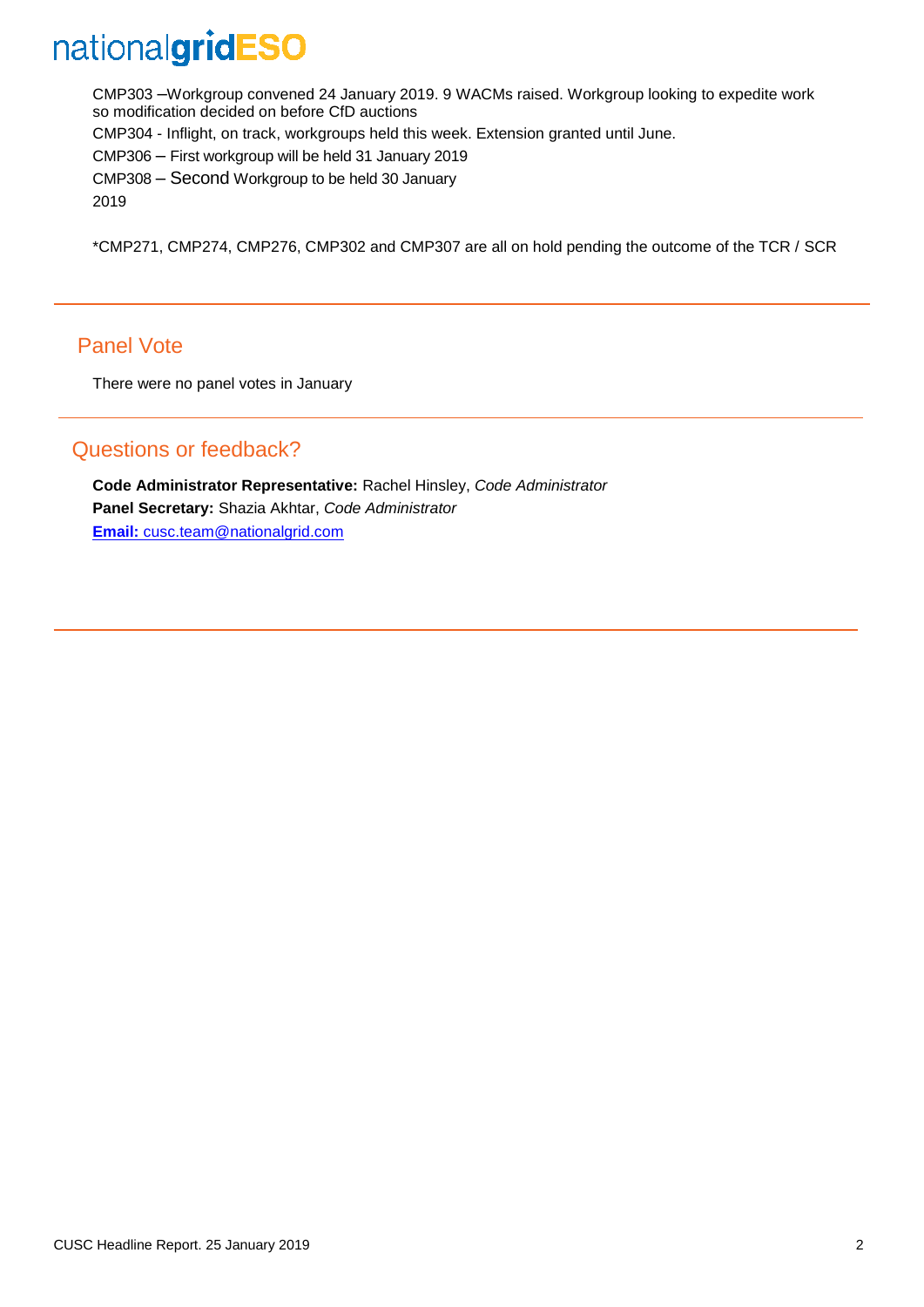#### Annex 1: Prioritisation stack

| Section 8: 8.19.1.(e)<br>particular CUSC<br>(subject to any objection | makes the following provision for the Panel and states "Having regard to the complexity, importance and urgency of<br>Modification Proposals, the CUSC Modifications Panel may determine the priority of CUSC Modification Proposals and<br>may from the Authority taking into account all those issues) adjust the priority of the relevant<br><b>CUSC Modification Proposal accordingly"</b> |
|-----------------------------------------------------------------------|------------------------------------------------------------------------------------------------------------------------------------------------------------------------------------------------------------------------------------------------------------------------------------------------------------------------------------------------------------------------------------------------|
| <b>Complexity</b>                                                     | The modification is viewed as being resource intensive and will most likely require a higher than average number<br>of workgroups to conclude the process. Additionally the modification defect is viewed to have implications for<br>many different areas of the energy market which need to be taken into consideration throughout the process.                                              |
| Importance                                                            | The perceived value & risk associated with the proposed modification. The value / risk could be considered from a<br>number of different perspectives i.e. financial / regulatory / licence obligations both directly for customer and end<br>consumers more generally.                                                                                                                        |
| <b>Urgency</b>                                                        | A modification which requires speedy consideration within the code governance process, both complexity<br>and importance should be factors considered in evaluating urgency as well as the<br>timescales for implementation within the respective code.                                                                                                                                        |

| Position &<br>Movement | Date<br>Modification<br>Raised | Modifications at Workgroup<br>Stage                                                                                                                                                                                                                                                                                                                      | Panel Comments on<br>Prioritisation                                                                                                                                                                                                     | Cross<br>Code<br>Impacts | Date of First<br>WG     | WG<br>Developmen<br>ŧ<br>[WG already<br>held] | <b>WG Report</b><br>submission                           | Expected<br><b>FMR Date</b><br>to<br>Authority |
|------------------------|--------------------------------|----------------------------------------------------------------------------------------------------------------------------------------------------------------------------------------------------------------------------------------------------------------------------------------------------------------------------------------------------------|-----------------------------------------------------------------------------------------------------------------------------------------------------------------------------------------------------------------------------------------|--------------------------|-------------------------|-----------------------------------------------|----------------------------------------------------------|------------------------------------------------|
| $\mathbf{1}$           | 20/07/2017                     | CMP285 'CUSC<br>Governance Reform -<br>Levelling the Playing Field'                                                                                                                                                                                                                                                                                      | Priority based on<br>timing of decision<br>date which is<br>required ahead of<br>the next election<br>process and<br>need for extra<br>panel meeting.<br>Currently awaiting<br>CAC; no further<br>workgroups<br>anticipated             |                          | 28<br>September<br>2017 | $[7]$ up to<br>November<br>2018               | Timeline to<br>be<br>approved:<br>November<br>submission | January<br>2019                                |
| $\overline{2}$         | 27/04/2018                     | CMP295 'Contractual<br>Arrangements for<br>Virtual Lead Parties<br>(Project TERRE)'                                                                                                                                                                                                                                                                      | Prioritisation based<br>on alignment to<br>European Law<br>changes/timetables;<br>requirement for<br>decision by April                                                                                                                  |                          | 12 July 2018            | $[1]$ up to<br>December<br>2018               | Timeline<br>agreed:<br>Februar<br>y 2019                 | April 2019                                     |
| 3                      | 19/07/2018                     | <b>CMP303</b> 'Improving<br>local circuit charge cost-<br>reflectivity'                                                                                                                                                                                                                                                                                  | Priority based on a<br>need for a<br>decision date by<br>summer 2019. An<br>early Workgroup<br>will be required.<br>Raised up the<br>prioritisation stack<br>to account for the<br>auction date;<br>determined by<br>Secretary of State |                          | 25<br>September<br>2018 | [3] up to<br>November<br>2018                 | Proposed<br>February<br>2019                             | Proposed:<br>April 2019                        |
| $\overline{4}$         | 15/02/2018                     | CMP291 'The open,<br>transparent, non-<br>discriminatory and timely<br>publication of the<br>harmonised rules for grid<br>connection (in accordance<br>with the RfG, DCC and<br>HVDC) and the harmonised<br>rules on system operation<br>(in accordance with the<br>SOGL) set out within the<br><b>Bilateral Agreement(s)</b><br>exhibited in the CUSC.' | Prioritisation based<br>on alignment to<br>European Law<br>changes/timetables                                                                                                                                                           |                          | 12 July 2018            | $[2]$ up to<br>December<br>2018               | Timeline<br>agreed:<br>March<br>2019                     | May 2019                                       |